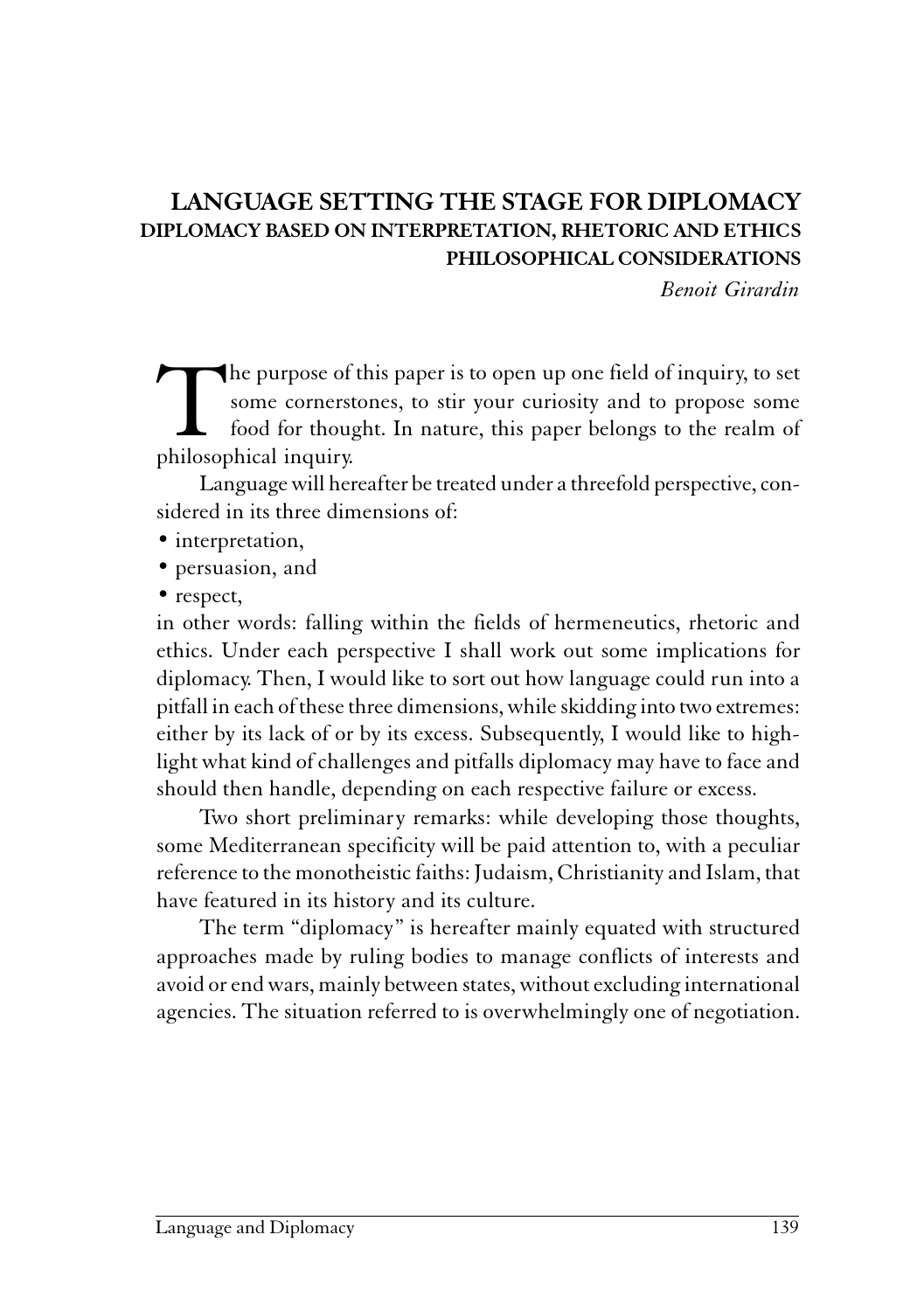# 1. DIPLOMACY AS LANGUAGE

#### 1.1 Language and Hermeneutics (Interpretation)<sup>1</sup>

• Language is much more than just a tool or just an instrument, which we would then make use of, apply or mould to fit our meanings and express those in words. Language is indeed what sets the fundamental framework, what moulds us, what gives us to the world. When we talk of a mother tongue, that expression highlights that language, in the particular case of a specific tongue, is actually delivering us to the world. Language to that extent is man-making, society-making, culture-making. Language is of course prior to any diplomacy, shaping its world, setting the rules of the game: it is in short a "frame setter".

• It is also true that language is a tool, an instrument that presupposes a craftsman able to use it properly and even to adjust the instrument to its goal and purpose. The speaker uses a language, looks for a proper wording, shapes the proper expression. The diplomat aims at finding an expression that may be endorsed by both parties. In that sense, language is man-made, society-made, culture-made: a real arte-fact.

• This is why different tongues may find some common meaning in what they refer to. They are like fingers pointing to the moon; keep in mind the Chinese expression: when my finger points to the moon, only the fool looks at my finger. That very situation makes it possible to reach an agreement between two parties speaking different languages. Translation is therefore not an impossible task, even if it always remains blended with treachery or inaccuracy—see the well-known Italian saying *tradutor* traditor—because ambiguities or connotation can never be fully sorted out and removed. The word "crisis" will always mean judgement and manifestation for a ancient Greek; danger as well as opportunity for a Chinese; catastrophe for a broker on Wall Street.

• One single meaning is not encapsulated in one word for ever. There is no absolute stability in a given language. And even if some stability may be settled through professional expressions, the background belongs to culture, is ingrained with values, even prejudices. Writing, reading,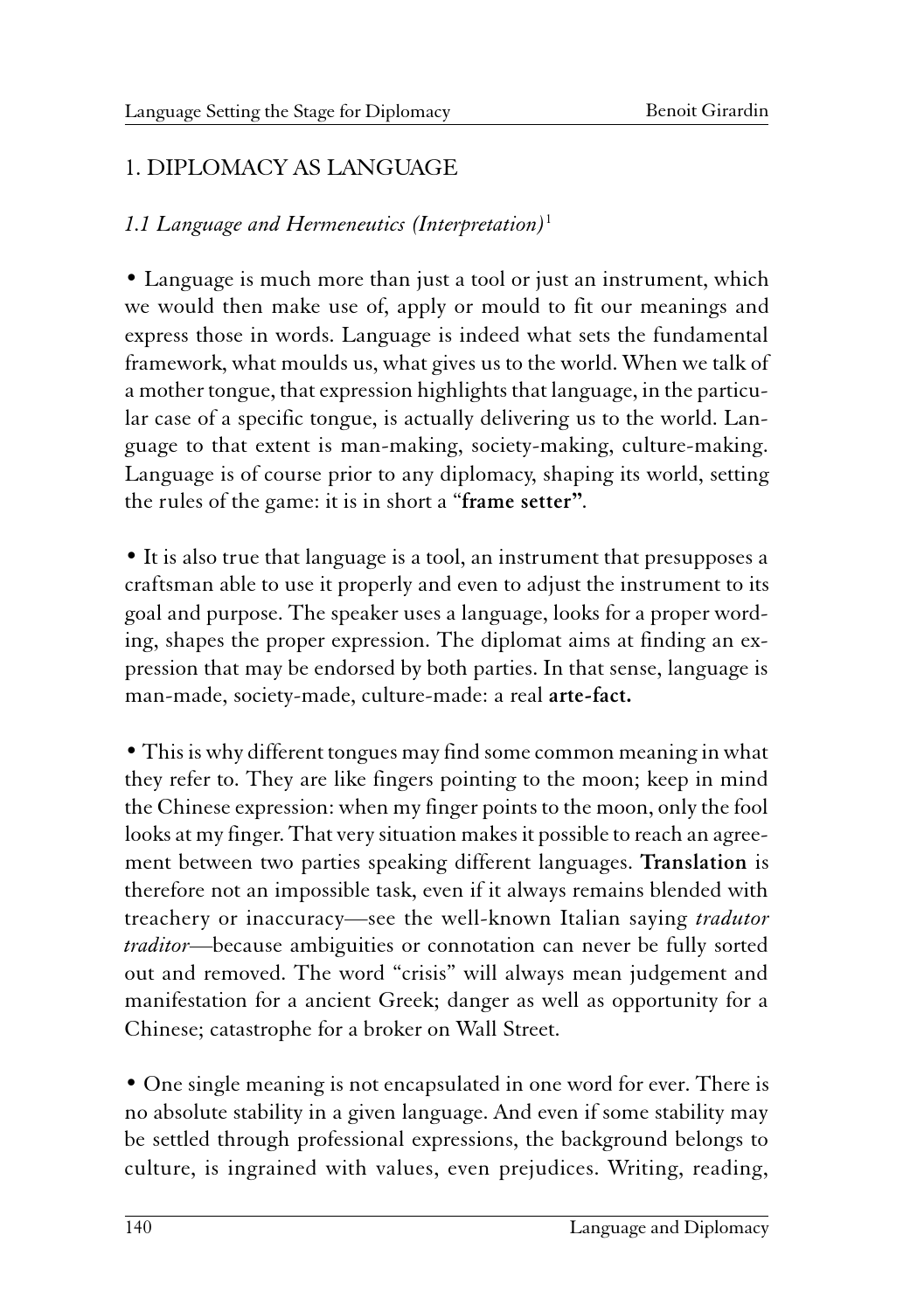speaking always means interpreting. There is no absolute meaning that would lay beyond interpretation.

That perception should not be unfamiliar to the Mediterranean cultures referring to one of the three monotheistic faiths, each of those religions rooted in a written text, a holy scripture that is constantly read and understood through interpretation. Judaism, Christianity and Islam are constantly referring to their holy scriptures, trying to capture their "true" meaning, starting with the translation from an older form of their own language to the contemporary form of it (as far as Hebrew, Greek, and Arabic are concerned) or from one original language to the one targeted by the translation. Those three cultures cannot get rid of interpretation as a constant task. Interpretation is the due process through which the meaning of the text becomes owned, articulated, the word made sense.

#### Implications for diplomacy:

• Diplomacy is constantly involved in the business of interpretation; diplomacy indeed overlaps with interpretation. Interpretation is ingrained in any diplomacy, encompassing interpretation of earlier agreements, of present wording, of technical expression, of diplomatic jargon.

• Diplomacy, to the extent that it provides building blocks for bridges between parties speaking more than one language, cannot be separated from translation.

• One should accept it positively and not dream of an absolute language beyond interpretation. Interpretation is not an avatar of language, it is the very nature of language.

# 1.2 Language and Rhetoric (Persuasion)<sup>2</sup>

• Language goes much beyond its function of expressing meanings, beyond its role as mirroring or dressing reality in rosy colours. The intention or will of charming, captivating, of winning over the addressee is ingrained in language.

• We all know that power, strength and attempts to dominate are like drivers acting throughout languages. Within the whole Mediterranean philosophical tradition, or traditions, rhetoric, along with logic, forms an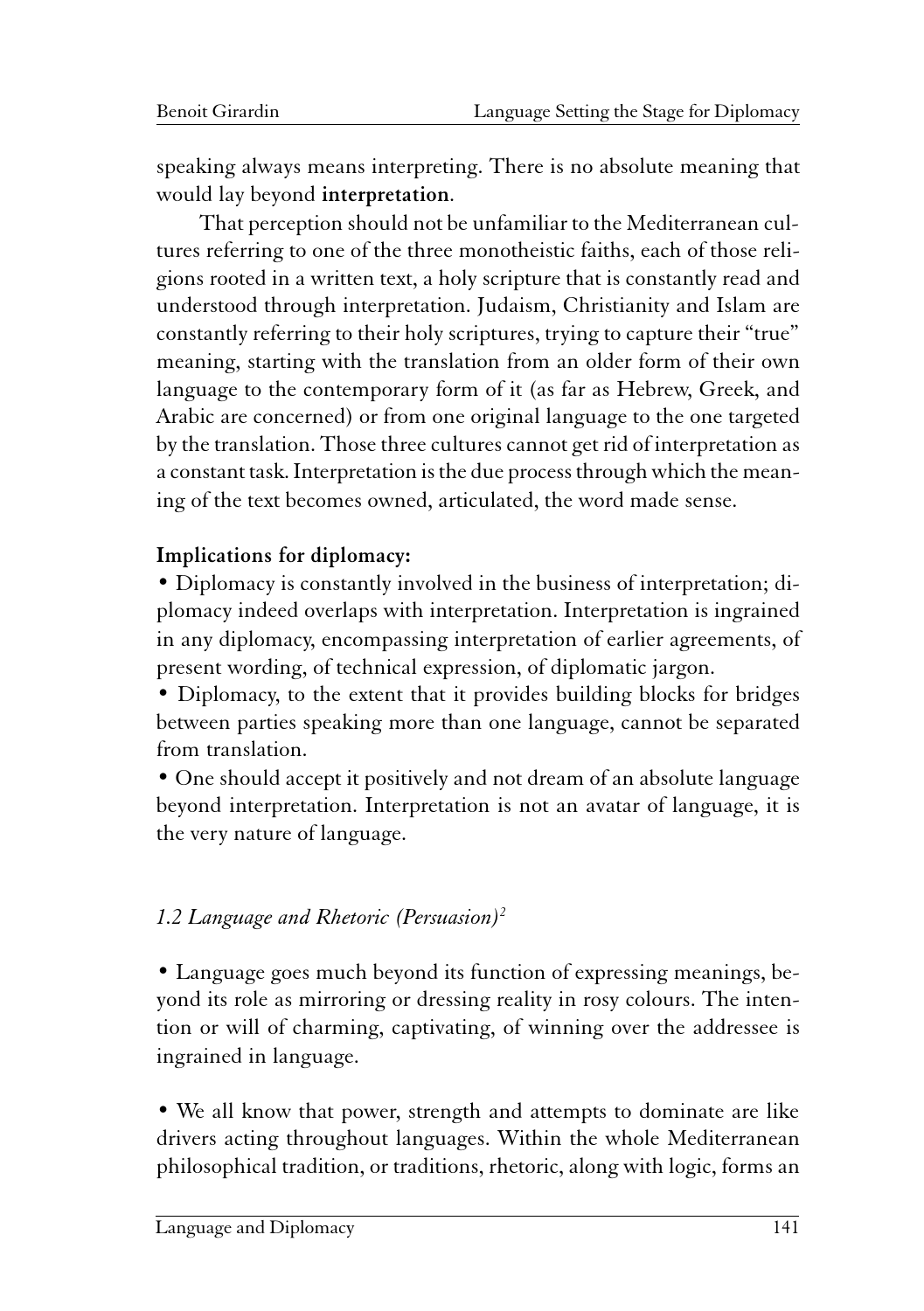integral subject of philosophy (just to mention here Aristotle, Saint Paul, the Stoics, Cicero, Averroes). Whereas logic is considered as the way to raise persuasion through the necessity of the argumentation itself, rhetoric is deemed as a way to reach persuasion through a mix of intellectual, logical and emotional considerations. Logic is mainly used by scientists and teachers, whereas rhetoric is a proper vehicle when politicians and lawyers are developing their views and arguments. Actually the English word "argument" truly encompasses those two different but neighbouring meanings of disputation and reasoning.

• Even if logic and rhetoric have undergone ups and downs in the last twenty five centuries, they have never vanished from the stage. Rhetoric made an impressive comeback in the Renaissance and is far from being weakened today. To the contrary: the media culture calls indeed for a full-fledged rhetoric, and the recent American electoral show provides clear evidence of the importance of rhetoric in today's politics. The advertising business is today completely full of rhetoric.<sup>3</sup>

• Rhetoric is all-encompassing when it comes to negotiation: it comes before negotiation, exists during negotiation, and follows negotiation. Negotiation and diplomacy as a whole cannot preserve themselves from rhetoric, which is overwhelmingly active around negotiations as well as inside them.

# Implications for diplomacy:

• Diplomacy means also trying to persuade, to charm, to move the other party to come to terms with us, and the other way round. One should not hold it in contempt or consider it as an unavoidable evil. It is quite a positive feature.

• There is no diplomacy without an attempt to demonstrate the advantages of an agreement and the disadvantages of a lack of agreement.

• A negotiator must feel him or herself as an attorney or a prosecutor, advocating in the same go his own country's interests as well as the other's interests.

• But he or she has also to take into account the competitive bidding of rhetoric in the domestic political arena as well as the political mileage sought from any domestic nationalist or even chauvinist rhetoric; he or she should also assess its bearing in the long run.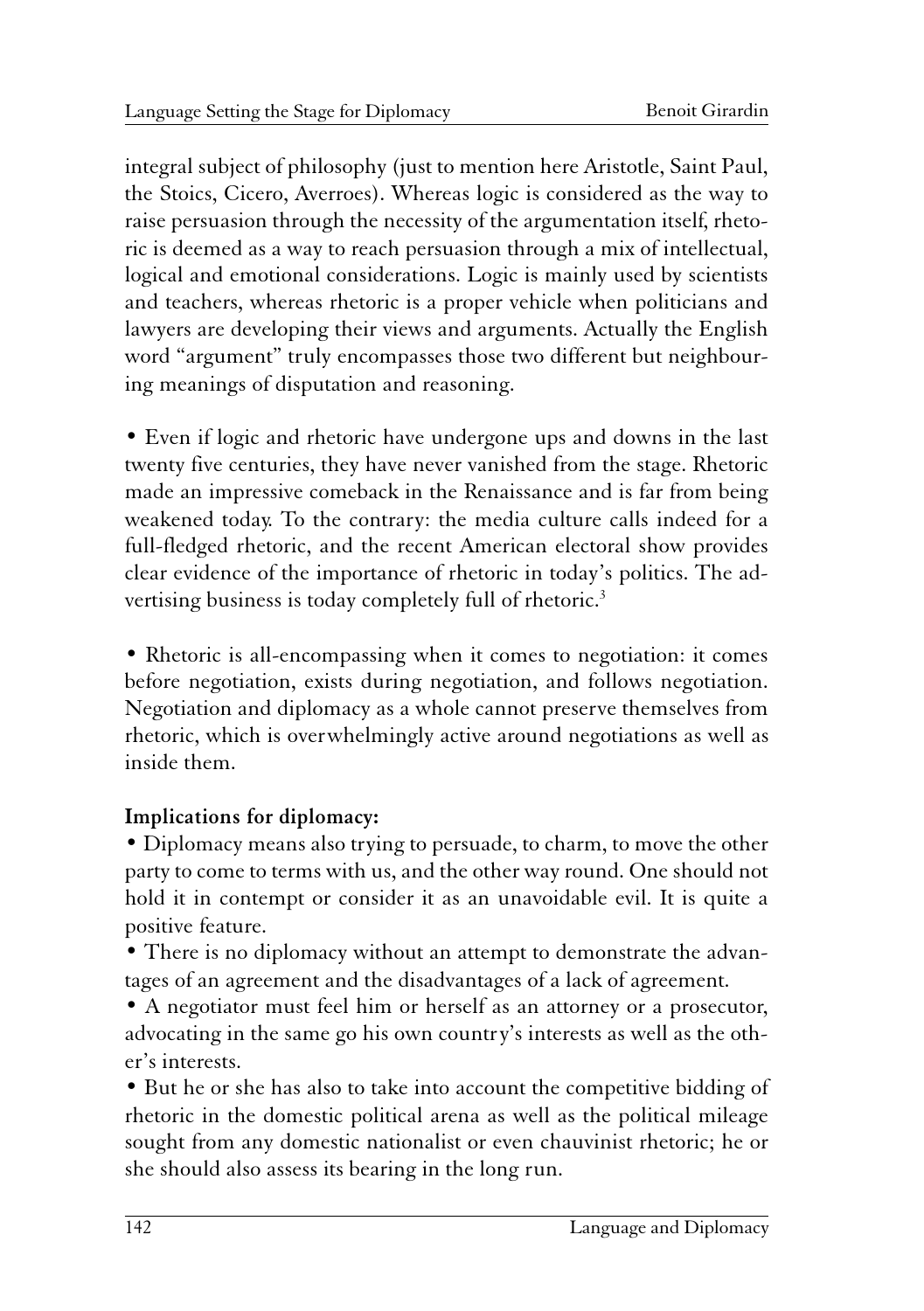# 1.3 Language and Ethics<sup>4</sup>

• Language is not only meaning but also word: word spoken to somebody, word given to somebody. There is no language without speaker and addressee, the addressee then in his/her turn is answering as well. No language can exist without acknowledging the face of somebody else, individual or community. Language and desire may well go hand in hand.

• More importantly, language is only possible when the other is perceived and acknowledged as other, different, through a bond of responsibility. Globalisation does not start with economic interests but with ethical respect for each other.

• Taking now into account the Mediterranean cultural legacy originating in the three monotheistic faiths, one may say that monotheism is (should be) as such a school of antiracism and "xenophilia", in other words of respect and ethical standards through cultural and ethnical diversity.

• Going even one step further, one could assume that those faiths might have given root to that perception that language invites the other to reply, offers to the other the status of responder. In each of those faiths, one notes that a word is set out, a word that cannot be not heard, nor replied to. That original word lays the foundation of human life. In that sense, language exceeds the sole dimension of "meaning" and "sense" and implies forced interaction and answer, ultimately inviting mankind to respect and equity.

# Implications for diplomacy:

• Diplomacy as such aims to prevent war; to manage conflict of interests in a way that makes war improbable or that can postpone its outburst, to make possible a way out of actual war. But it may sometimes also pave the avenue towards war or provide fuel for never-ending conflicts. However, diplomacy relies indeed on the assumption that the other party is worth being talked to, is a peer, an equal partner with whom a fair deal may be reached.

• Even if diplomacy may take its inspiration from the Machiavellian approach, the importance of being bound to the other or of nurturing the feeling of a linkage with the other party, remains very high.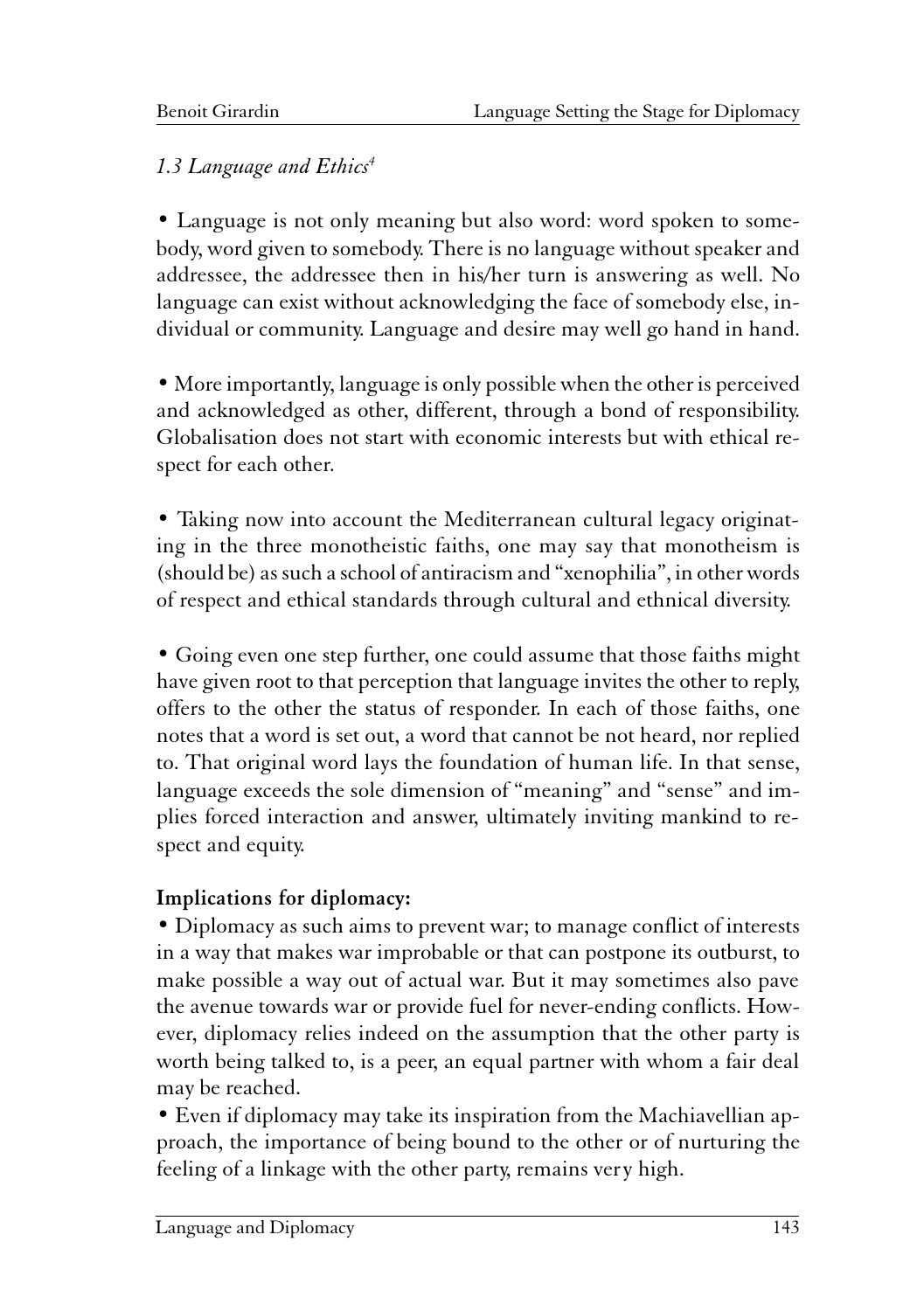• No negotiation, no diplomacy is developed as long as the other party is viewed as a "non entity". Diplomacy in its very nature is driven by the acknowledgement of the other party and by a deep concern for (sense of) equity.

# 2. FAILURES DUE TO LACK OR EXCESS

When diplomatic efforts do not pay due or sufficient attention to each of those three dimensions, then the risk may occur of over-emphasis or under-emphasis. The hereafter mentioned traps, pitfalls or failures originate in a total lack or excess: absence on one side, non-limitation on the other side, in other words, too little or too much of a positive dimension. This may ruin diplomacy, or in other words, fuel the risk of wasting negotiations, and even driving negotiations to a point of no return.

# 2.1 Lack or Excess of Interpretation

• When interpretation is not given its due acknowledgement or when interpretation is considered as not necessary, superfluous, or a futile intellectual exercise, then the lead is taken by fundamentalism. In its original meaning, fundamentalism signifies considering any interpretation of the scripture as a treachery, a trickery or an intellectual superfluous exercise, because the meaning is obvious, thoroughly readable. Fundamentalism in fact is moved by the assumption that one can own the truth, that the truth is something that can be possessed, an object. To my mind one is here at a crossroads: to what extent is truth a possessed object, something that is owned or resembles a legacy, something we are indebted to, which we cannot possess? It is amazing to see fundamentalism flourishing all over the world, and not confined to religions. Look at present, hot debates turning around ultra-liberalism, globalisation and the WTO, the greenhouse effect and pollution, genetics and gene manipulation.

• It may be enlightening here to recall the traditional Biblical tale of the Tower of Babel that points clearly towards the narrow proximity between singleness of language and pretension of full-power. In other terms, the deadly dream of a situation where mankind could get rid of any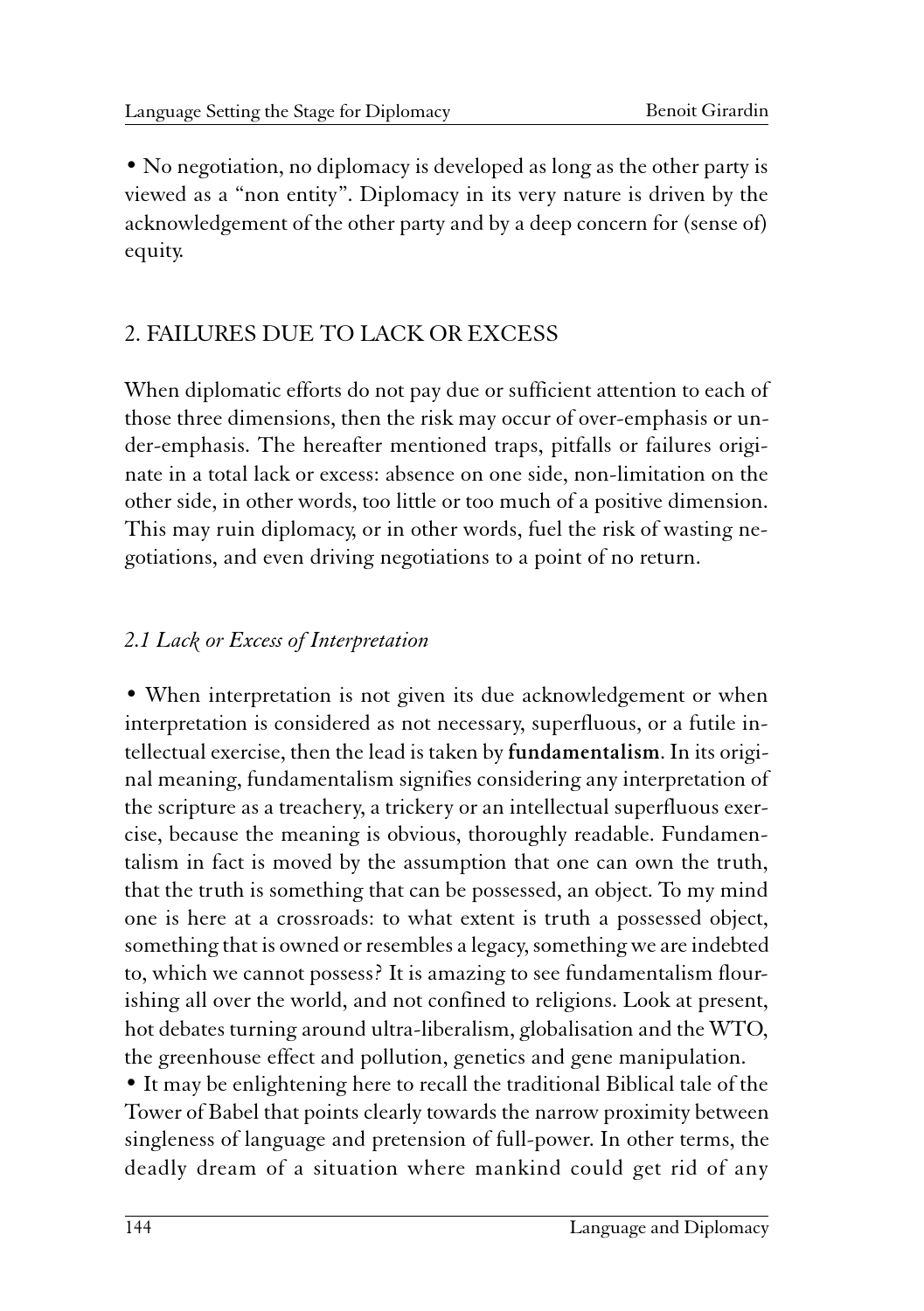translation and any interpretation is indeed nurturing the totalitarian purpose.

• When there is overemphasis on interpretation, the risk is of falling into absolute relativism, or endless reconsideration, far from any stable meanings, caught in a mirror walled room, where each statement is mirrored ad infinitum. Any statement is considered entirely subjective and therefore not able to provide some lasting ground for any agreement or any memorandum of understanding.

#### Implications for diplomacy:

• Negotiating with a party sharing a fundamentalist approach is not an easy job. Pre-set values and ready made judgements of the other impede any flexibility, but more deeply, there is no acknowledged otherness. There is a fixed image of the other's interests and perception as well as one's own interests and self-image.

• Negotiation proceeds similarly, but differently, with a party sharing an absolute relativism: this is the kind of feeling felt while handling Russian dolls, when each meaning is hiding the next one, in an endless structure of slices; the perspective of permanently reopening the case and revisiting the draft agreement. Or as it sometimes occurs: starting negotiations after the signing of an agreement!

• Negotiation definitely looks easier when a middle point is reached where interpretation is considered as part of the game by both parties.

#### 2.2 Lack or Excess of Rhetoric

• When rhetoric is not considered as important and necessary, then the risk is that no interests, ours as well as the other's are acknowledged. The pitfall is neutrality in the sense of flat profile, anorexia, lifelessness, faintness, or a self-defeating attitude. Nobody to persuade, no cause to advocate, no alliance to build and strengthen, no enthusiasm to raise. Flat land!

• To a certain extent, it may also originate in a culture-bound impossibility of setting out a clear "no" to the other party. As "no" cannot be said, what is the value of a "yes"? How can a negotiator guess the breaking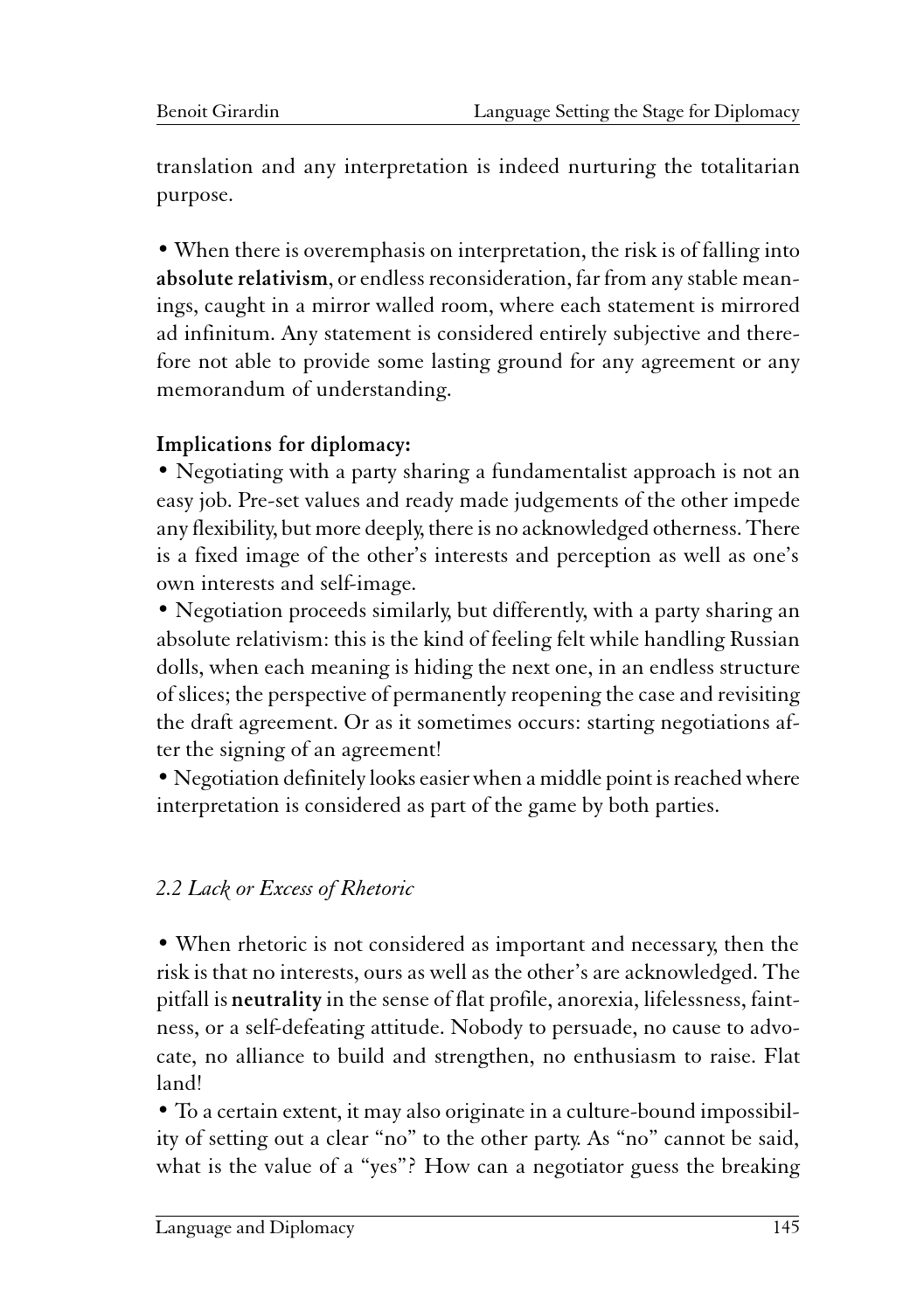point of a partner who cannot express it in crude terms? Sensible interpretation is strongly required in such a case.

• On the contrary, when rhetoric is overrated, goes beyond its limits, then persuasion becomes an end in itself and the other is used as an auditor bound to keep silent, not treated as equal. A kind of fascination develops that no achieved persuasion endeavour can satisfy oneself. Overbidding is followed by manipulating and demagogy, sustained through systematic lying. Cold blooded manipulation tends to become usual: persuasion for the sake of persuading; lying as the vehicle of power, influence, demagogy and domination. The emotional part of the reasoning offsets the logical part of it. The danger, of course, is that lying is never a longterm investment. Sooner or later, but for sure, it is revealed as a sort of quicksand foundation for any mutual agreement.

• The policy of adopting the worst line could be linked to rhetoric and considered the result of negative rhetoric; the virtue of a no-agreement solution is then rhetorically enhanced and good marks are switched from a reasonable, reachable consensus to a new, ideal situation created through a temporary worsening of the present.

#### Implications for diplomacy:

• Negotiating with a party sharing a low-key approach is not an easy job. You may not assess the true cost of any concession on one side, and may feel floating as to the solidity of any consensus reached after due negotiations.

• Equally with a party that cannot express its disagreement by expressing a clear "no", "not negotiable", a skilled negotiator has to guess where the limit is implicitly set, at the risk of seeing the case re-opened or never closed

• Negotiating with a party resorting to endless manipulation and demagogy—not to say to lying—requires a lot of know-how, strong values, wisdom and perspicacity. Short-term demagogical manipulations need to be identified and distinguished from long-term endeavours based on shared interest. Even if rhetoric is part of the game, one should be able to handle the heart of the matter rather than grasp at shadows. An attempt to counter manipulation with manipulation, may well end up, through escalation, in sheer power games and disregard for the substance of negotiation.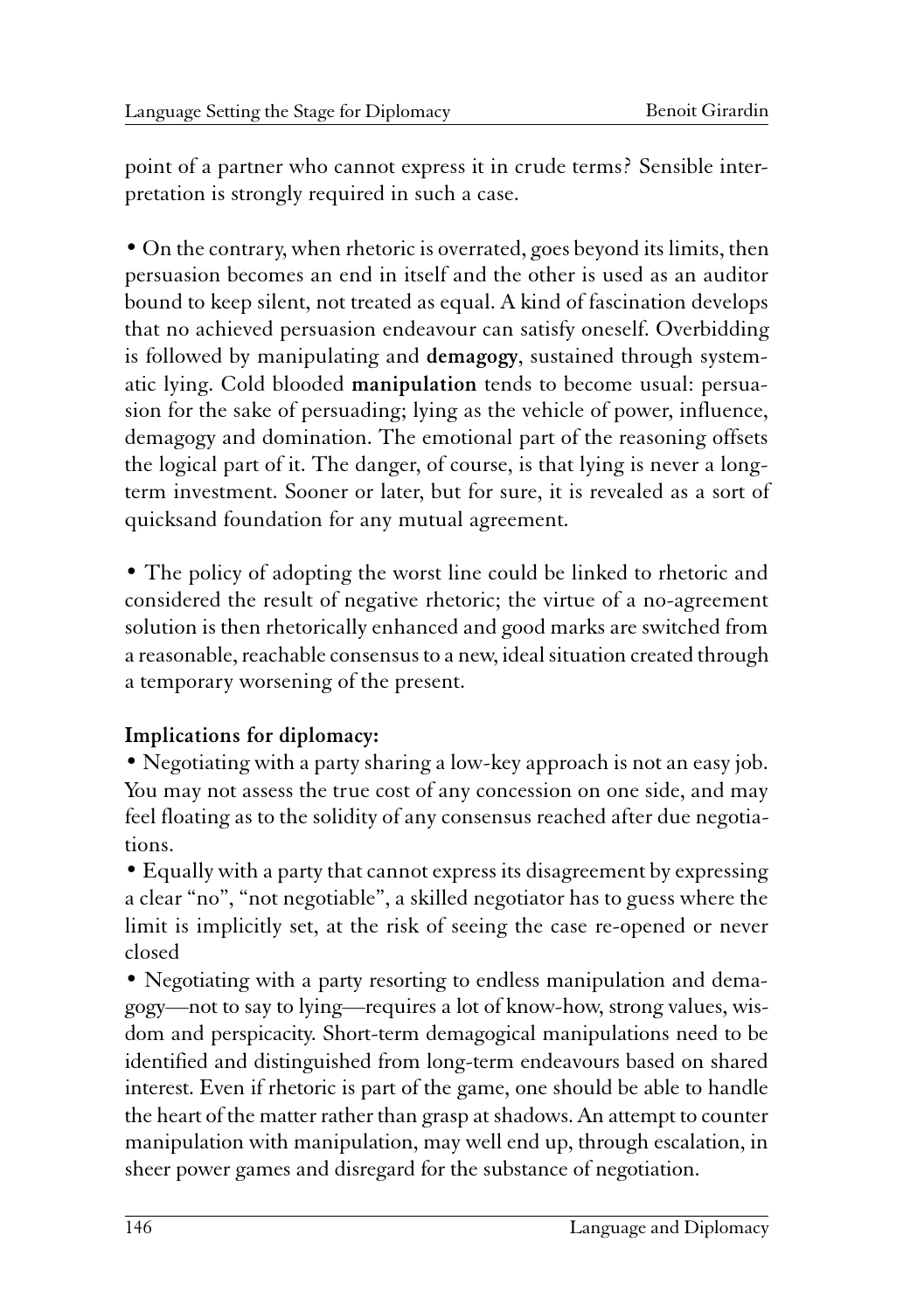• Negotiating with a party speculating on a worsening of the present situation to attain an ideal arrangement is hard to achieve through reasoning and submitting objective or plausible considerations, because the driver is more on the emotional than on the logical side; it requires from a negotiator the capacity to re-frame the situation and start from a completely different square one.

• A balanced mix of logic and rhetoric makes negotiation easy and even pleasant.

### 2.3 Lack or Excess of Ethics

• Basically ethical standards are not complied with, as soon as the "otherness" (the other as compared to myself) is felt as negative, disparaging, a lack of, or when "other" can not rhyme with "equal". What distinguishes the other from me, his/her position from mine, is then ignored, taken as of no importance. There is eventually no "other", no "partner". Paternalistic attitudes are not far away, then: despise and—further away cynicism and totalitarianism.

• It is not uncommon today to see states resorting to "demonisation" of other states or organisations; such behaviour clearly indicates that the room for negotiations is becoming tiny and that interaction on an equal footing is loosing ground.

• When ethics is over emphasised, then a kind of suffocation or paralysis could result because of several reasons:

i) the importance given to specific values or behaviour offsetting the joint achievements and postponing the confidence building experience of joint successes, even small. That may be found when a partner, based on ethical consideration, is overly stressing attitudinal aspects, cultural differences, be it rooted in social classes, values, worldviews (the well-known German expression "Weltanschau"), making the gaps unbridgeable or overemphasising the moral commitment;

ii) interpersonal direct relationships may be substituted for mediated social relationships, giving love an edge over justice, playing down the collective, social mediations and overlooking the fact that the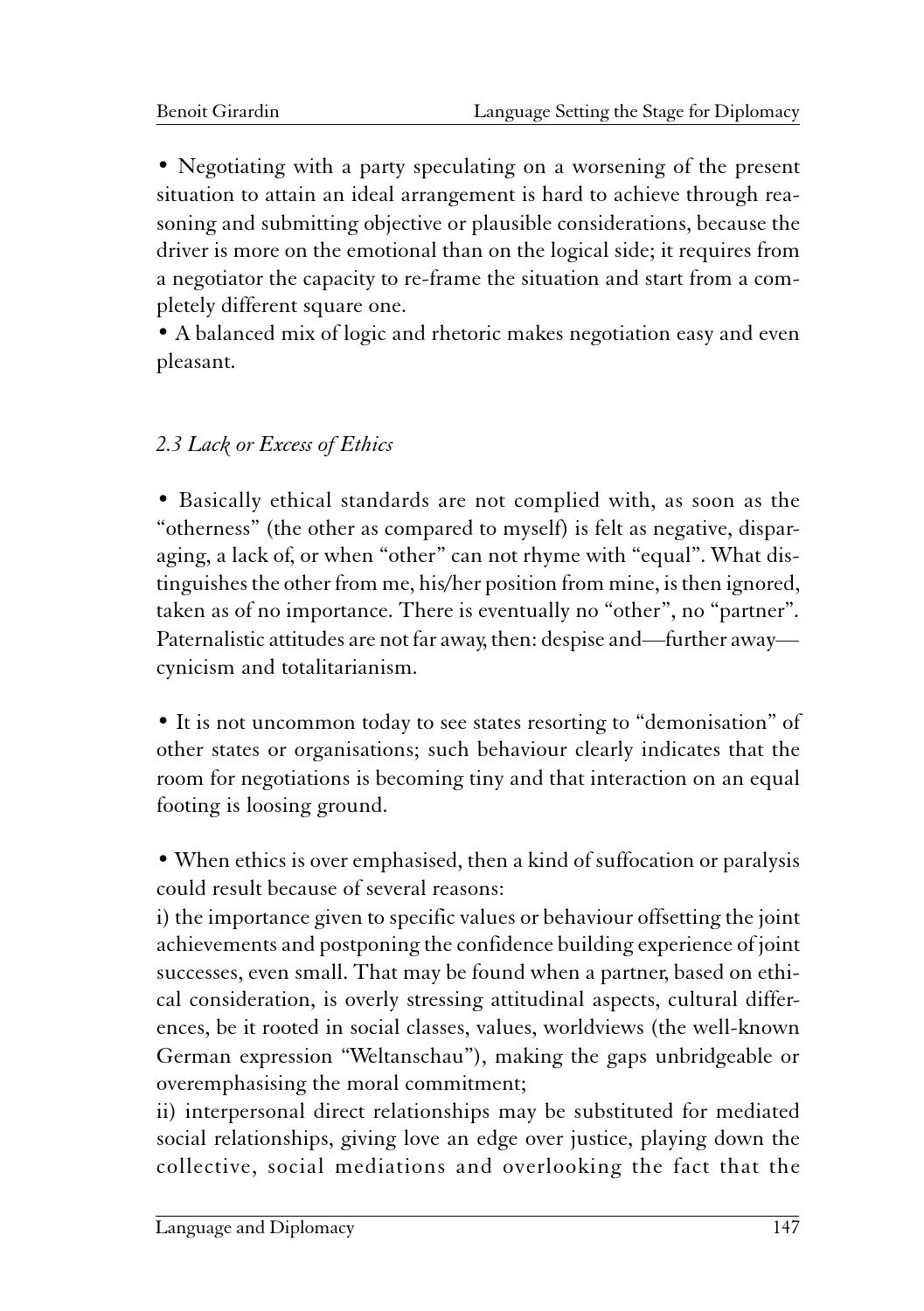relationship between and among societies or corporate entities does always materialise through third parties in a triangular set up; iii) neglecting the element of tragedy in human history and playing down the fascination exerted by violence, in the name of moral standards.

### Implications for diplomacy:

• Diplomatic negotiation where one party is denied the quality of human being or human society may be bound to fail because the minimal requirement of respect and due consideration is missing. Demonisation is bound to fail, to the extent that it acts as a rhetorical denial of the other party.

• When a party is moralising about the behaviour of the other one or when terms under negotiation are put under a moralist perspective, talks may become paralysed—high standards cannot be met—or may be distorted, set on a wrong footing in a sense that individual ethics are always running short when one comes to societal problems.

• Once again, proper conditions for sound negotiations are the ones of mutual respect and due consideration for "otherness".

| Dimension of language                | By lack                                                         | By excess                                                  |
|--------------------------------------|-----------------------------------------------------------------|------------------------------------------------------------|
| interpretation<br>rhetoric<br>ethics | fundamentalism<br>neutrality<br>paternalism,<br>totalitarianism | relativism<br>manipulation<br>moralising,<br>perfectionism |

To summarise it in key words:

The context of negotiations may differ quite a lot. In each of the three dimensions, the point of gravity or poise may be set in the middle equilibrium or in one of the extremes.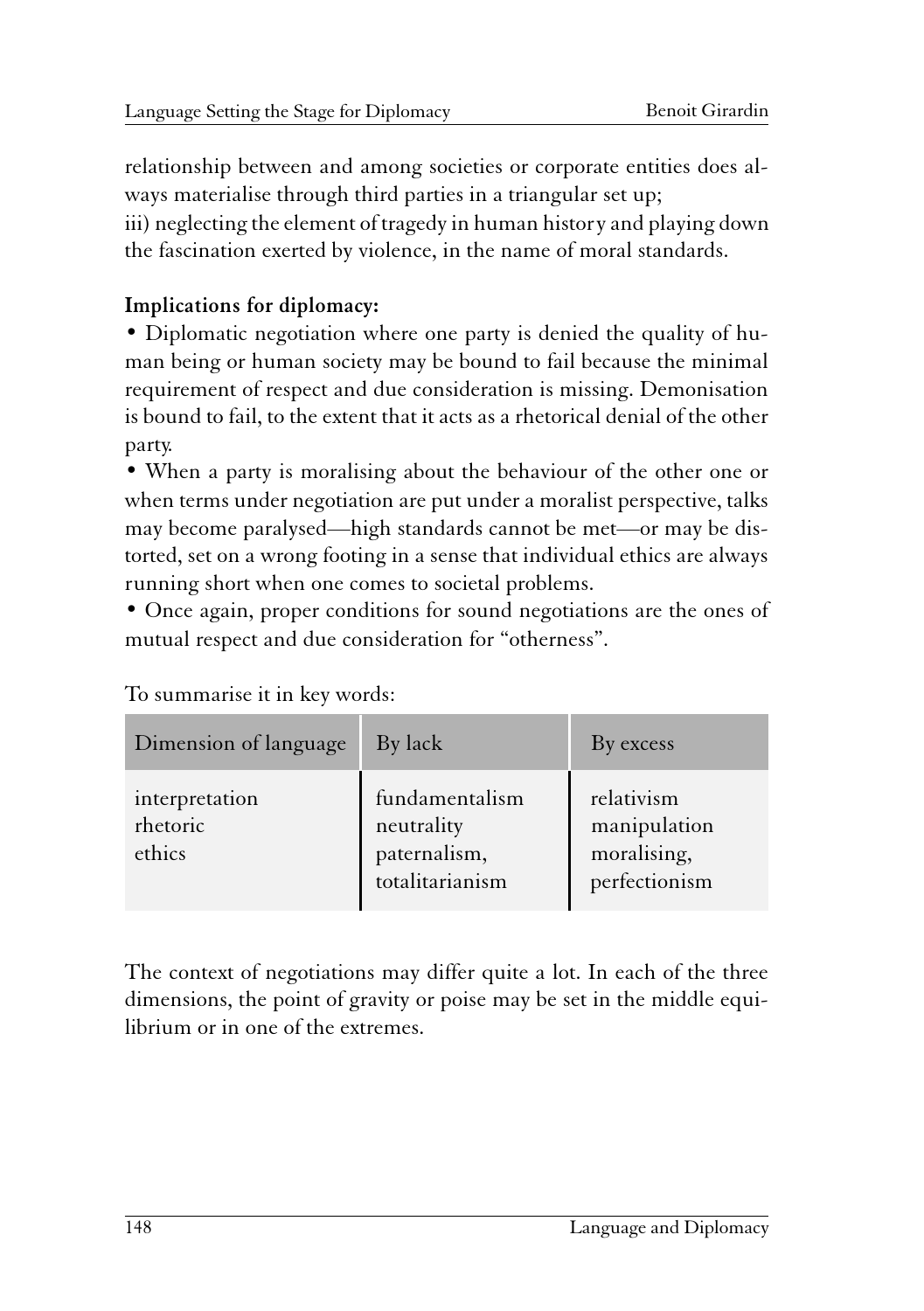#### 2.4 Typology

As an aide to typify profiles or patterns of diplomatic language and to visualise them, the following table is submitted for your appraisal, at the risk of being sketchy and superficial:

| <b>Patterns</b> | pattern 1       | pattern 2                                                   | pattern 3 pattern 4                                       |                 | pattern 5                                                      | pattern 6                      | pattern X |
|-----------------|-----------------|-------------------------------------------------------------|-----------------------------------------------------------|-----------------|----------------------------------------------------------------|--------------------------------|-----------|
| Dimensions      | L B E           | L B E                                                       | L B E                                                     | L B E           | L B E                                                          | L B E                          | L B E     |
| Interpretation  |                 | ٠                                                           |                                                           |                 |                                                                |                                |           |
| Rhetoric        |                 |                                                             |                                                           |                 | ٠                                                              |                                |           |
| <b>Ethies</b>   | ۰               | ٠                                                           | 48.99                                                     | ٠               |                                                                |                                |           |
| <b>Enamples</b> | <b>Standard</b> | Issaeli-<br><b>Palestinian</b><br>sclation<br>ships in 2080 | Hijasken'<br>hostage taker<br>with police<br>authorities. | brether"<br>win | Low key<br>policy in a<br>"succeed"<br>class" area/<br>country | <b>WTO</b><br>with<br>anti-WTO | x         |

Legend:  $L =$ lack;  $B =$ balance in between these variables;  $E =$ excess

Patterns 2, 3, and possibly 4, may represent the most frequent pitfalls in our present era.

Such a typology is useful not because it fully matches with reality, always fluid, mixed up and moving, but because it provides a frame of analysis and reminds us that the remedy has to fit to the specifications of each pattern. The diplomat who handles a case 2 like a case 5, may shorten his/her own career!

In order to negotiate a fair and lasting deal, when the starting situation is at an extreme position, the aim is to make it possible to move towards the "middle". A skilled negotiator should be able to make it.

# 2.5 Critical Thresholds

Remedial measures presuppose that there exists a specific level beyond which a slippage into fundamentalism, manipulation or denial is taking place, or to the contrary a move from an extreme to a more balanced situation. Measuring as such is hardly possible because cultural ingredients as well as interpersonal chemistry are brought into play, and also because the continuum is not of a "quantitative" nature. Nevertheless there are qualitative criteria that may help the diplomat to guess and feel where the critical thresholds are placed, such as: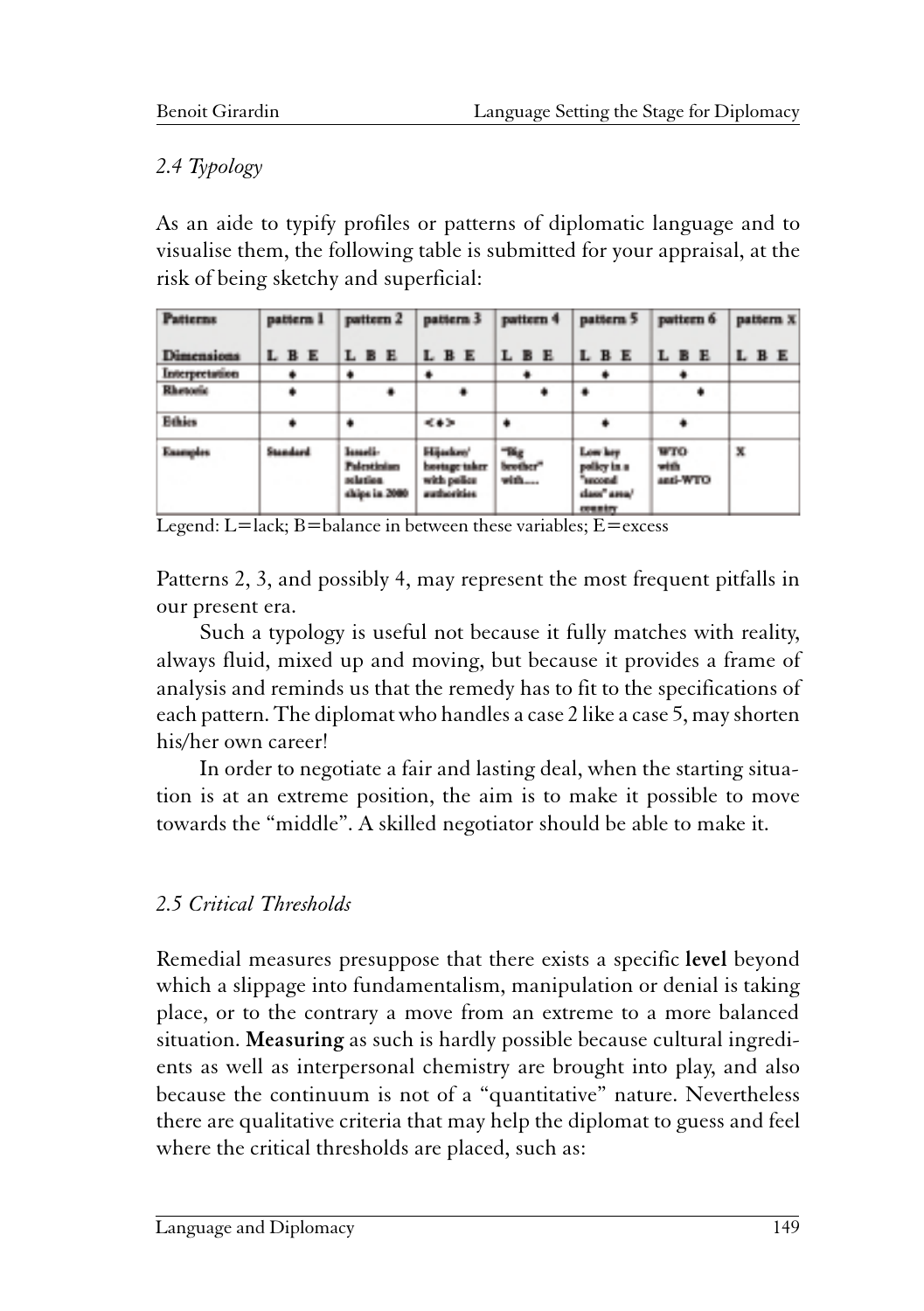- rebuke of any interpretation by the other party, or attempt to play onambiguities and meanings;
- endless reopening of negotiations, postponement of any initialling of draft agreements;
- manipulation for the sake of manipulation, without any attempt at convincing the other;
- absence of any real interaction between negotiating parties;
- demonisation or even denial of any diverging opinions;
- overuse of moral qualifications or considerations;
- absence of any acceptable, realistic and concrete proposal.

These features may provide a clear signal that something is set on a wrong footing in the negotiation.

# 3. WAYS OUT OR THE BALANCED TRADE-OFF

Full-fledged, professional diplomatic language with substance and future means that a sufficient and balanced importance is given to each of the three dimensions: interpretation, persuasion and ethics, and within each that a reasonable equilibrium is reached, far from the extremes. Pattern 1 is the standard that should be arrived at if required even through a long and arduous endeavour. It allows effective negotiations that may really focus on divergences, risks, costs and mutual concessions.

Basically, diplomats are the ones who have to find a practical way out of dead-ends and can feel what strategy works, and what tactics do not work in a given situation.

Nevertheless, I will not quit too early and give up the crux of the matter. Without resorting to quick-fix or blue-print solutions, the following guiding principles should be borne in mind.

• It is not within a diplomat's reach to set in advance a proper balance and decide about optimal requirements. How the balance is set depends mainly on the surrounding reality, the nature of the interaction, and on past experiences. Any situation is specific to itself, given as well as evolving. It does not help to blame reality for not matching the books. The key is to work it through.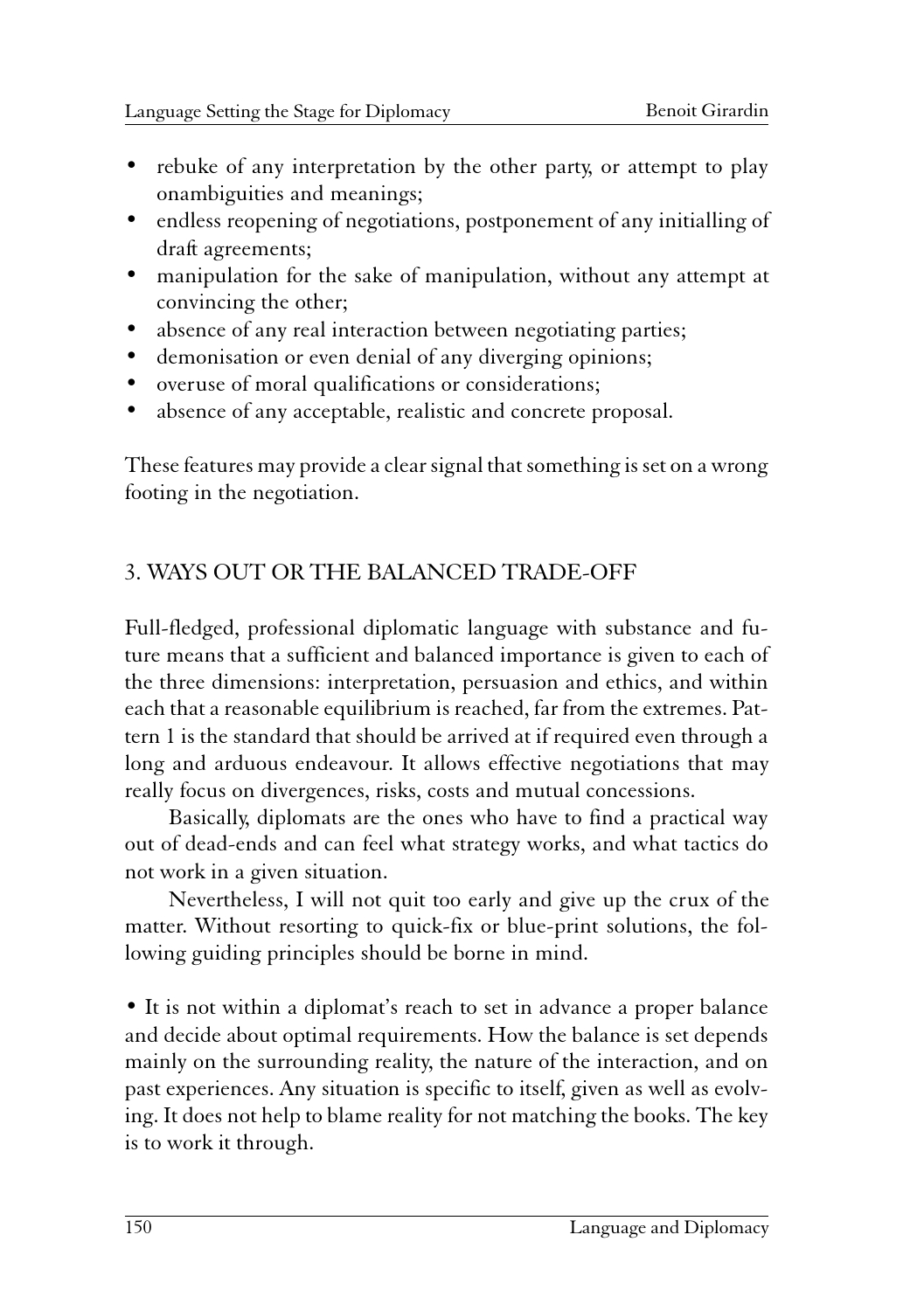• Interpretation being a must, inter-subjectivity is the proper path between subjectivity and objectivity that are both unattainable (E. Husserl). Inter-subjectivity needs patience, constant effort, permanent dialogue, tracking the perception developed by the other party and building up a common future.

• The diplomat has to be particularly alert about thresholds, when a "negotiation game", so far overwhelmingly framed by a sound openness to interpretation or a normal use of rhetoric, is suddenly or imperceptibly sliding into, let us say, fundamentalism or relativism, sheer manipulation or despise. Awareness and perspicacity are definitely critical assets in such situations.

• Countering manipulation with manipulation or fundamentalism with fundamentalism will lead only into a deeper dead-end, that will only catch and jam the process in a symmetrical escalation of a "more of the same" kind! Similarly a deep relativism, the opposite of fundamentalism, does not help. Like in judo, the way out does not consist in counterpoises but in moving the centre of gravity. When in one dimension the situation has moved to one extreme, a solution might be to concentrate on another dimension in order to reach or consolidate a balanced position there.

• Ethics are critical. When "otherness" is no longer acknowledged, war is not far away. Then a move towards extremes may start in the other two dimensions: mainly manipulation and fundamentalism. Ethics require getting rid of contempt, of negating but also being free from any fear in front of the other party and from any complacency. An effective way of redistributing the cards may be human authenticity and moral quality.

• Experience of negotiating with hijackers shows the vital importance of keeping or developing a bond, in particular through the process of naming, as well as of disclosing that some concerns of the violent party have been interpreted and understood—that does not mean accepted or agreed upon.

• While facing heavy pressure, even violent pressure, a diplomatic way out may be to make it explicit and display it, and ask openly whether the other party intends to persist. In other words, balanced rhetoric, balanced